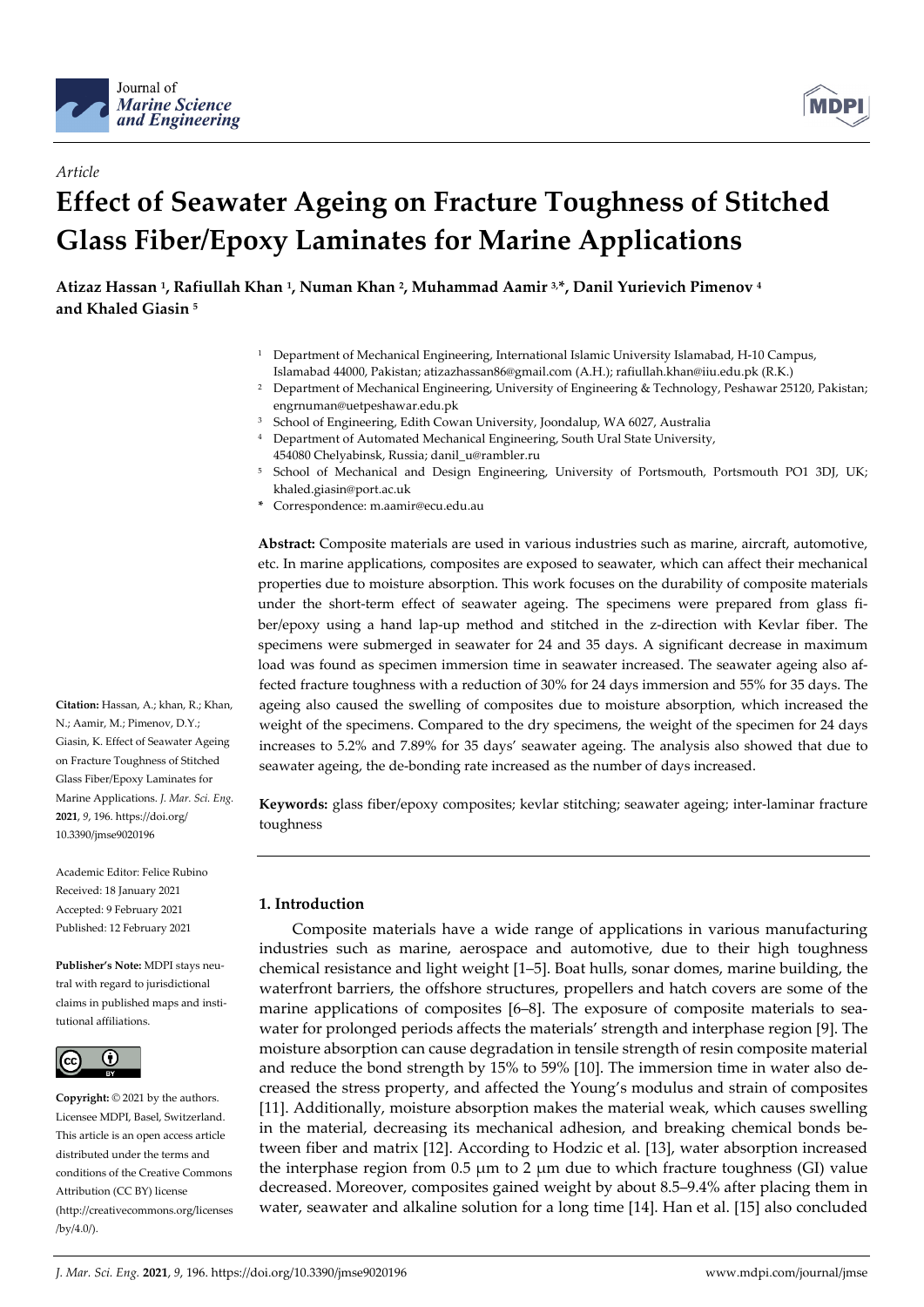that the fracture toughness of the nanocomposite decreased by about 18.5% after seven days of water immersion. Furthermore, flexural strength, glass transition temperature (Tg) and tensile strength of the material decreased by about 9.8%, 2.5% and 13.8% with immersion in seawater for six months [16]. Water absorption also depends on various factors of composite materials, i.e., hydrophobicity, fiber orientation and area exposed due to which mechanical properties are affected [17]. Mourad et al. [12] reported that the tensile strength of glass/polyurethane composite material was decreased by 19% and 31% when placed in seawater at room temperature and  $65^{\circ}$ C for one year. E José-Trujillo et al. [18] noted delamination, fibers de-bonding and resin crumbling in the composite due to seawater ageing. Similarly, a detailed overview of the effect of mechanical properties of various type of composite materials, such as carbon fiber-reinforced epoxies and polyetheretherketone (PEEK) composites, was presented by Guen-Geffroy et al. [6]. However, there is limited literature on the use of composite material in the marine application in general and the effect of water absorption on delamination in particular, especially for short-term immersion.

To improve mode I and the interlaminar fracture toughness value of composite material, various techniques like z-pinning, carbon nanotube (CNT), nanoparticles and Kevlar stitching have been developed. Literature has also shown that an increase in mode-I inter-laminar fracture toughness occurred by adding rubber particles [19], and nano-acrylonitrile butadiene rubber in glass fiber/dicyandiamide-cured epoxy [20]. Also, for anhydride-cured epoxy and carbon fiber epoxy, an increase in fracture toughness was observed when nano-silica particles and rubber particles were used in combination [21,22]. Additionally, the CNTs as reinforcement increased the interlaminar fracture toughness about 67% [23]. Also, Rugg et al. [24] investigated that by using short z-pins, an increase in fracture toughness occurred. By z-pinning, an increase in delamination resistance of the continuous fiber composite laminates was also observed by Cartié and Partridge [25].

Different experimental methods, i.e., Mode I, Mode II and end-loaded split (ELS), are established in the literature to measure fracture toughness in composite laminates [6]. The Mode I test method was considered as simplest of all and was used extensively by most researchers [12,13,26,27]. However, it is worth noting that despite the extensive use of composite in various applications, its lower mode-I fracture toughness is still its significant deficiency [28]. An increase in mode I interlaminar fracture toughness is possible when stitching with Kevlar thread [29]. Different stitching techniques include lock stitch, modified lock stitch and chain stitch. Among all these, modified lock stitch has greater damaged tolerance [30].

The stitching of composite laminates with Kevlar, carbon, and glass fiber threads is one way to enhance mode-I fracture toughness [28]. However, the literature studies are mostly focused on moisture absorption effects on laminates, with no stitching for long periods [12]. Therefore, this study investigates the short-term effect of moisture absorption on the interlaminar fracture toughness property of the glass-fiber specimen, stitched in the z-direction with Kevlar fiber at different times under seawater.

### **2. Materials and Methods**

In this work, glass fiber-reinforced composite (E-glass-400 fabric and epoxy) was prepared by a hand layup method. A stepwise detail of sample preparation is explained in Figure 1. The vol. % of fibers used in the specimens ranged from 67% to 70%. The epoxy was prepared from resin (bisphenol A) and hardener (cycloaliphatic amine) available in the market with a product name of Z-epoxy 300. Resin and hardener were mixed in a ratio of 2:1. A total of 24 layers of E-glass fabric of 1 mm thickness were utilized to obtain 6.5 mm-thick double cantilever beam (DCB) specimen as per standard ASTM D5528 [13,31]. In between, 24 layers of Teflon fabric film of thickness 0.3 mm and length of 65 mm were placed in the middle as a crack starter. Vacuum bagging was applied at a vacuum pressure of 10 bars. After the vacuum bagging, the panel was placed in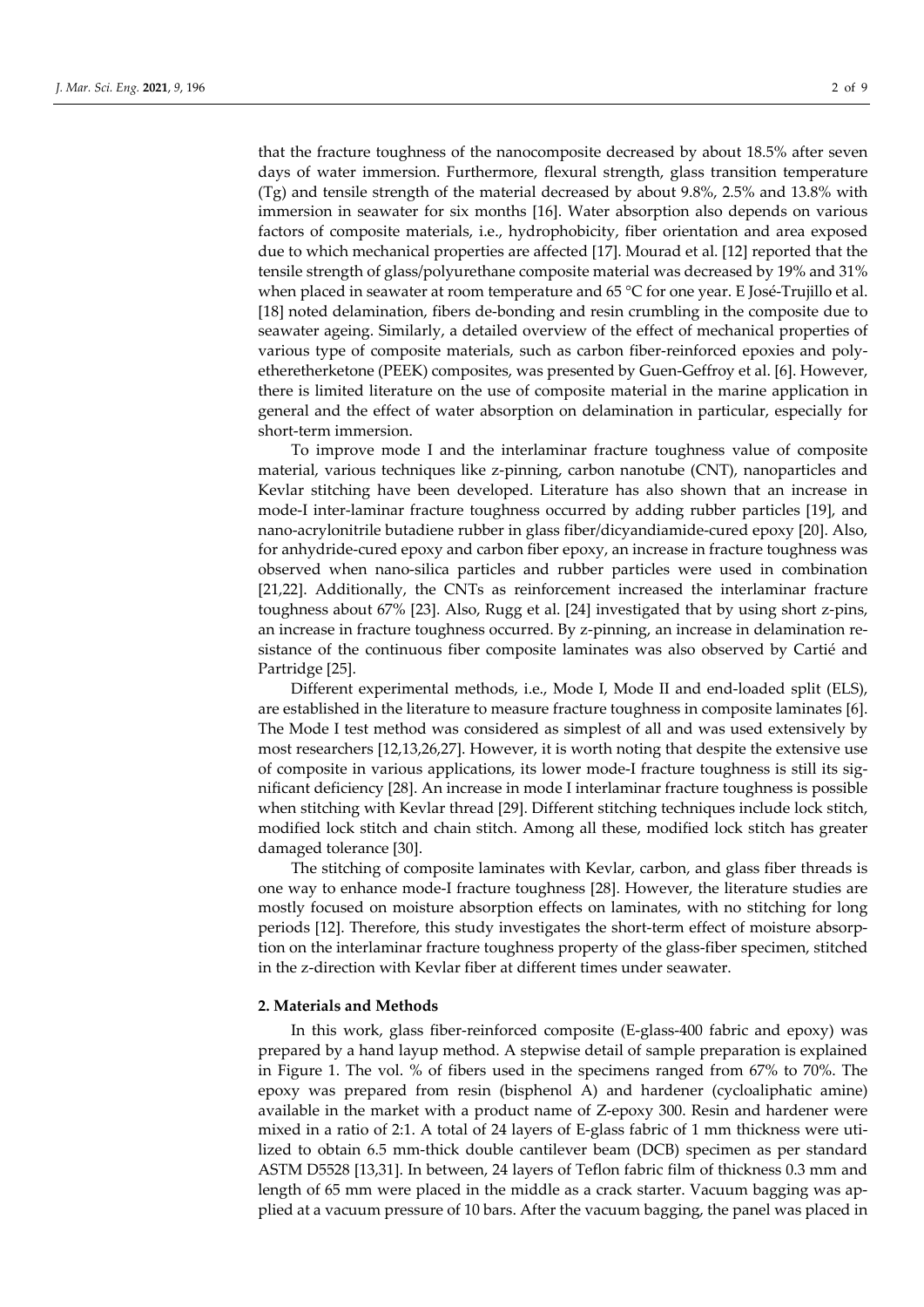the electric furnace for 2.5 h up to 150 °C. A total of 28 specimens was prepared as per ASTM standard D5528 [31]. The final specimens had a length of 160 mm, a width of 25 mm and a thickness of 6.5 mm.

The specimens were stitched with a thickness of 4.5 mm Kevlar fiber/tape. The stitching was started at 10 mm from the end of the pre-crack. This pre-crack is a short natural crack that propagates as the load is applied to the specimen. The stitching was undertaken in two rows 10 mm apart from each other and 20 mm from the end. The holes for stitching were made through the drill machine with a 5 mm size, as shown in Figure 2a and the final test specimen is given in Figure 2b.



**Figure 1.** Fabrication steps.



**Figure 2.** (**a**) Kevlar thread and drilling of the specimen (**b**) stitched double cantilever beam specimen.

The effect of water absorption on the composite laminates was investigated in about liter of seawater at a quiet state. The salinity degree of the water was around 30 ppt with a pH measured of 7.9. The temperature change might affect the strength of glass/epoxy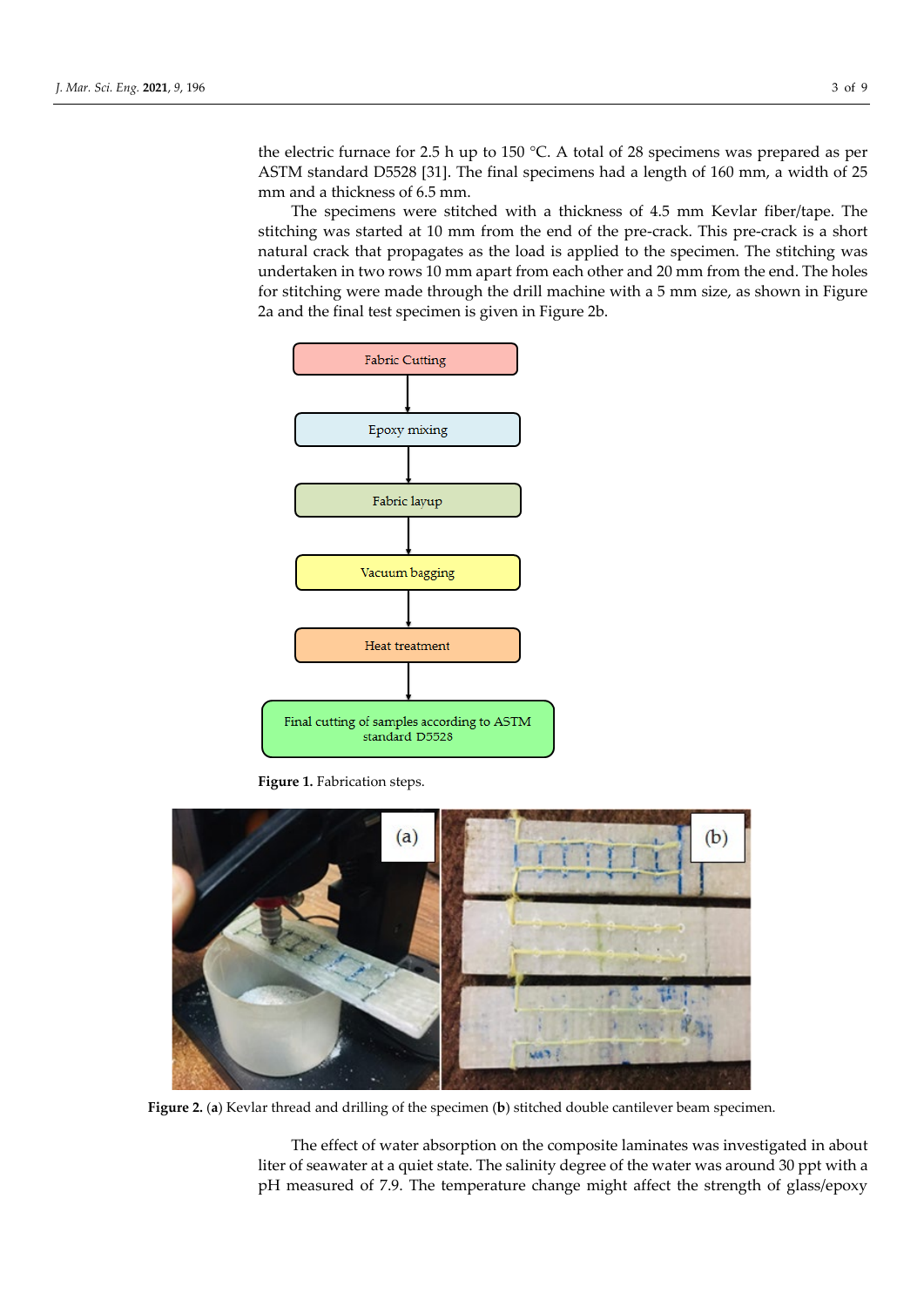composites laminates [13]; therefore, the ageing was performed at room temperature (25 °C) for 24 and 35 days.

The mode I fracture testing was performed by a universal testing machine shown in Figure 3. The machine has a maximum loading capacity of 50 kN, with a minimum strain rate of 0.005 mm/min and a maximum strain rate of 500 mm/min. The specimens were gripped in the machine with the piano hinges, and tests were conducted at room conditions at a strain rate of 3 mm/min. The delamination increment values were noted after every 10 mm increment against applied load and opening displacement. This type of delamination along the crack path in-between the specimen's points can be easily observed by the naked eye that needs no magnification devices. Therefore, during the trial, the delamination increment was visually observed with a similar approach adopted by Hodzic et al. [13]. During experiments, force and opening displacement data were collected from the machine, and a total of 24 specimens were tested on a universal testing machine. The test was stopped when the specimen delamination reached 80 mm from the opening displacement.



**Figure 3.** DCB specimen gripped in machine.

The data obtained from the mode I fracture testing was analyzed according to the ASTM standard D5528. The strain energy (GI) was calculated using the modified beam theory given by Equation (1).

$$
G_I = \frac{3P\delta}{2ba} \tag{1}
$$

 $G_I$  is Mode I strain energy release rate, *P* is applied load,  $\delta$  is opening displacement, *b* is the specimen's width, and *a* is delamination crack length.

After the Mode I fracture testing, the specimens were cut into small pieces with a 5 mm × 5 mm dimension and examined under a scanning electron microscope (SEM) type KYY EM6900 SEM. Cutting was performed using a diamond saw with a similar procedure followed by Hodzic et al. [13].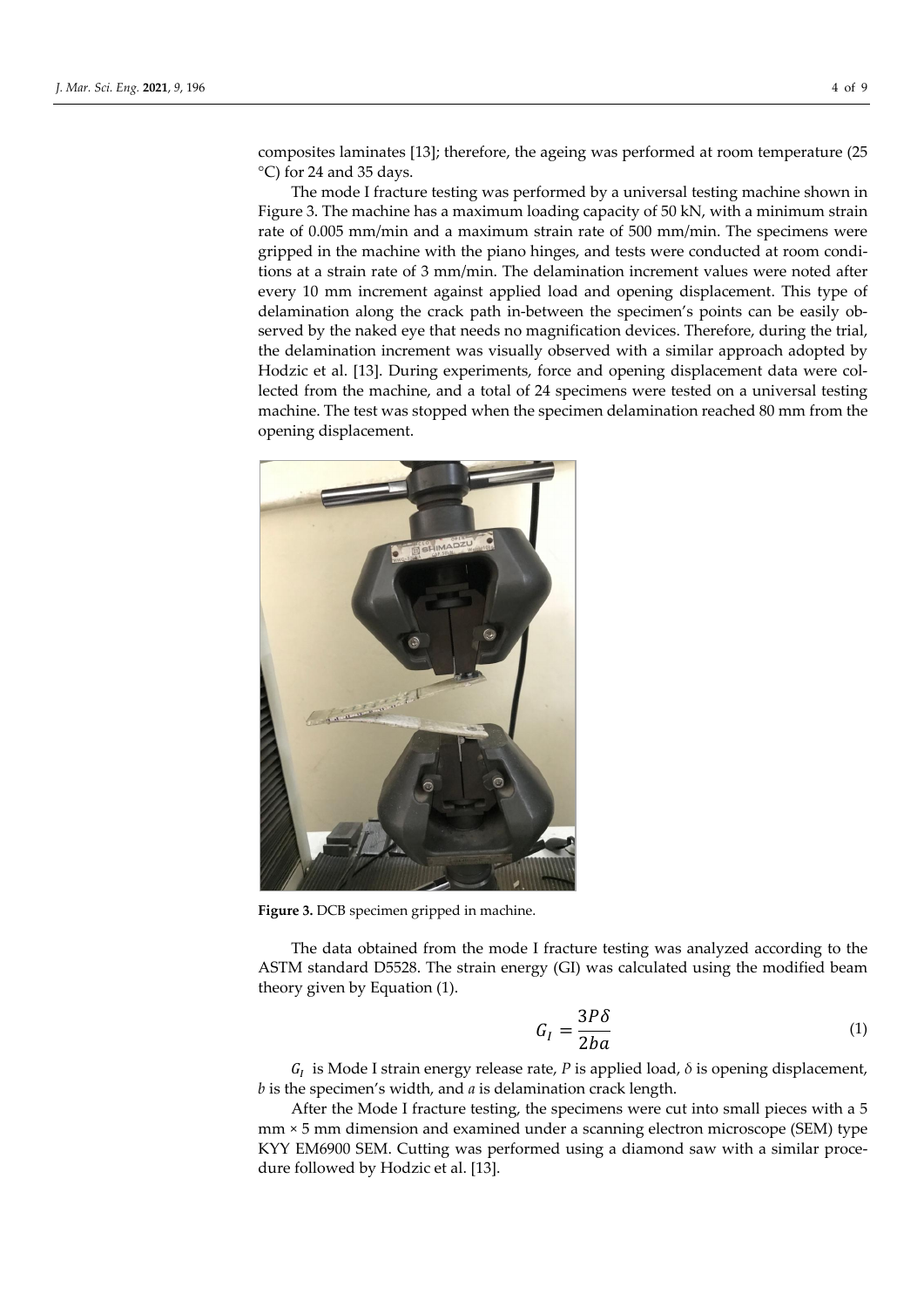## **3. Results**

#### *3.1. Loads versus Opening Displacement*

Figure 4 shows the force applied versus opening displacement/stroke of the dry, and seawater aged specimens for 24 and 35 days. A low uncertainty was found in the data recorded from the experiment, as shown by error bars, which means an insignificant difference in the data. Results showed the initial linear increase in the load with minimum increase in the opening displacement. The graph's steepness was because of the delamination crack initiation, which resulted in high loads to propagate. The dry specimen's maximum load was 180 N, which decreased to 108 N and 80 N after 24 days and 35 days after seawater ageing. This reduction in load was because of the water absorption that weakened the glass fiber–epoxy bond [12]. The higher amount of water absorption might also cause degradation in the fracture load. The sudden drop in the load variation of the specimens was expected due to the non-homogeneous water distribution that created localized stresses. These stresses acted as regional defects, causing a drop in loads [13]. Furthermore, the peak values observed were associated with initial stitching failure followed by the pullout of the remaining stitches.



**Figure 4.** Load versus opening displacement curves of double cantilever beam specimens.

#### *3.2. Inter-Laminar Fracture Toughness*

Figure 5 shows that as the water absorption in specimens increases, the fracture toughness values decreased. The fracture toughness value was higher for dry specimens than those aged in seawater. The difference in fracture toughness for the dry and water-aged specimens was smaller at small delamination length, while it increased as delamination length increased. Figure 5 also shows the gradual increase in the fracture toughness values with the crack's increment. Moreover, the initiation value of fracture toughness for 24 and 35 day-soaked specimens was much less than the dry specimens. The seawater decreased the fiber bridging in the adjacent plies of the specimen's laminate during the fracture test, which is the reason for low values of fracture toughness. For 24 day-soaked specimen, the average initiation value of fracture toughness was about 256 J/m2, while the maximum average value of fracture toughness was about 1385 J/m2. A similar phenomenon was also observed for the 35 day-soaked specimen where the initiation fracture toughness value was about 346 J/m<sup>2</sup>, and the maximum value of 884 J/m<sup>2</sup> was recorded. Therefore, the fracture toughness decreased by 30% for 24 days while a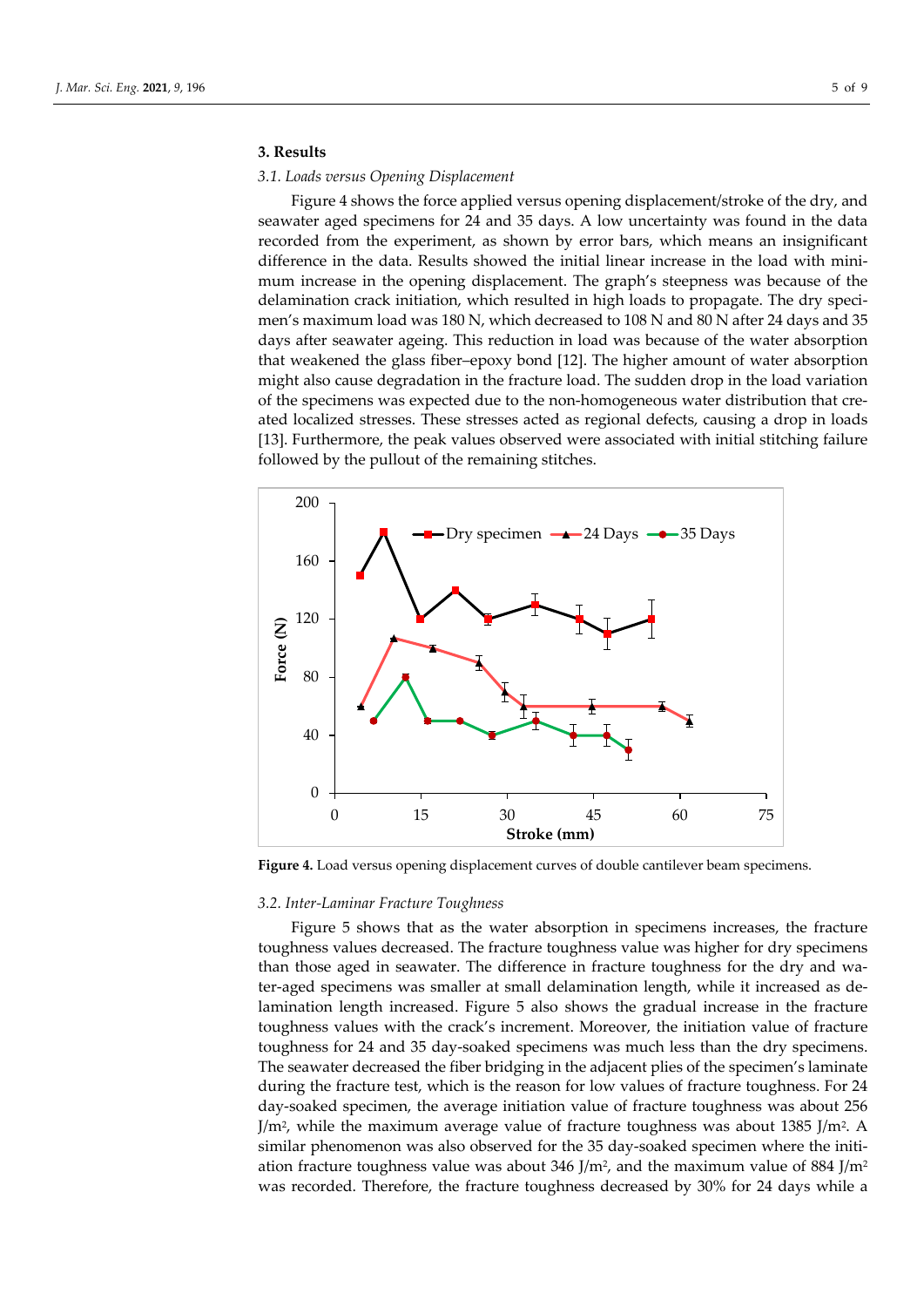

decreased of 55% occurred for 35 days compared to dry specimens because of interfacial degradation for seawater-aged specimens.

**Figure 5.** Crack growth curve.

#### *3.3. Fracture Mechanism Analyses and Effect of Water Ageing on Mass*

Figure 6 shows the dry specimens with the smooth surface after delamination tests. It was observed that less fiber bridging occurred while some fibers were pulled out from laminates due to which the load was carried out by the epoxy and stitching of fibers. On the other hand, in specimens aged 24 days in seawater, the degradation of specimens occurred as depicted in Figure 7. Epoxy became porous because of moisture absorption in 24 days' ageing due to which more fiber loss occurred than dry specimens. The bonding of fibers and epoxy was weakened, and small bits of epoxy were scattered on the surface. However, after 35 days of ageing in seawater, high chunks of epoxy were formed, and the surface became rough, as shown in Figure 8. The water caused pits on the fracture surface, and the epoxy breakage was approximately glass-like breakage due to an increase in the brittleness of the epoxy. Therefore, the bond between fiber and epoxy became poor after water absorption, which was justified by the lower fracture toughness values.

Moreover, both the dry and seawater-aged samples were measured by weight with a similar procedure followed by Hodzic et al. [13]. The weight of the dry specimens was about 38 g, after 24 days' ageing in seawater, the weight increased up to 40 g, which was about 5.2% of the dry specimen. Also, for 35 days of seawater ageing, the weight was increased to 41 g, which was about 7.89% of dry specimen. This increase in weight revealed the increase in water absorption with time due to which swelling up of the composite material occurred, and hence it de-boned easily [32].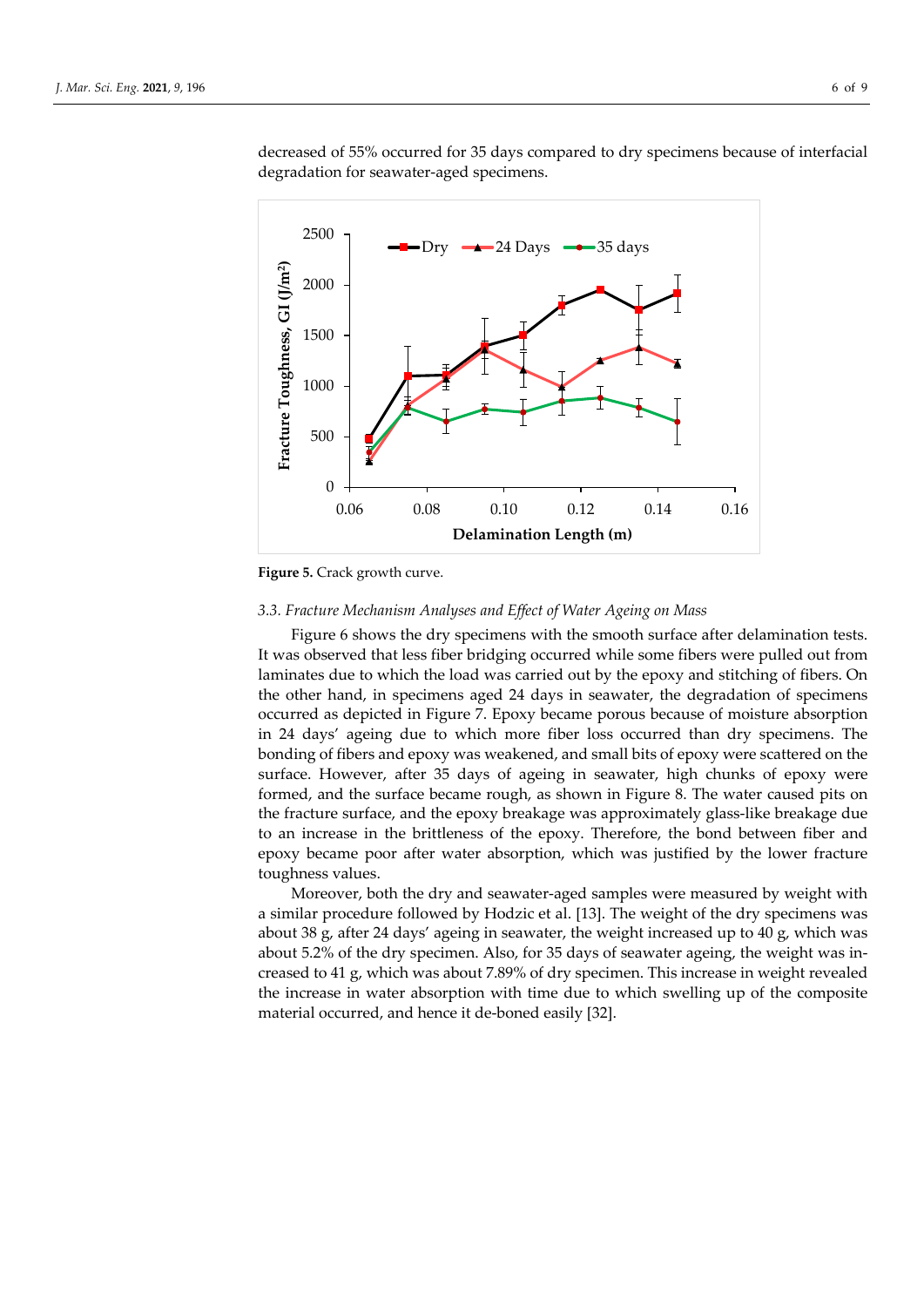

**Figure 6.** Scanning electron microscope (SEM) images of dry specimens with magnification: (**a**) 256× and (**b**) 684×.



**Figure 7.** SEM images of 24-day water-aged specimens with magnification: (**a**) 235× and (**b**) 500×.



**Figure 8.** SEM images of 35-day water-aged specimens with magnification: (**a**) 218× and (**b**) 651×.

#### **4. Conclusions**

In this work the effect of seawater on stitched glass fiber epoxy was investigated. It was concluded that seawater had a significant effect on the fracture toughness of stitched glass fiber epoxy due to it being soaked in seawater for 24 days and 35 days. Experimental results showed dramatic changes in all the specimens. After immersion in seawater, due to moisture changes in composites, a decrease in the fracture toughness was found. The initial energy in mode-I became low, and fracture toughness decreased up to 30% and 55% for 24-day and 35-day specimens, respectively, compared to dry specimens.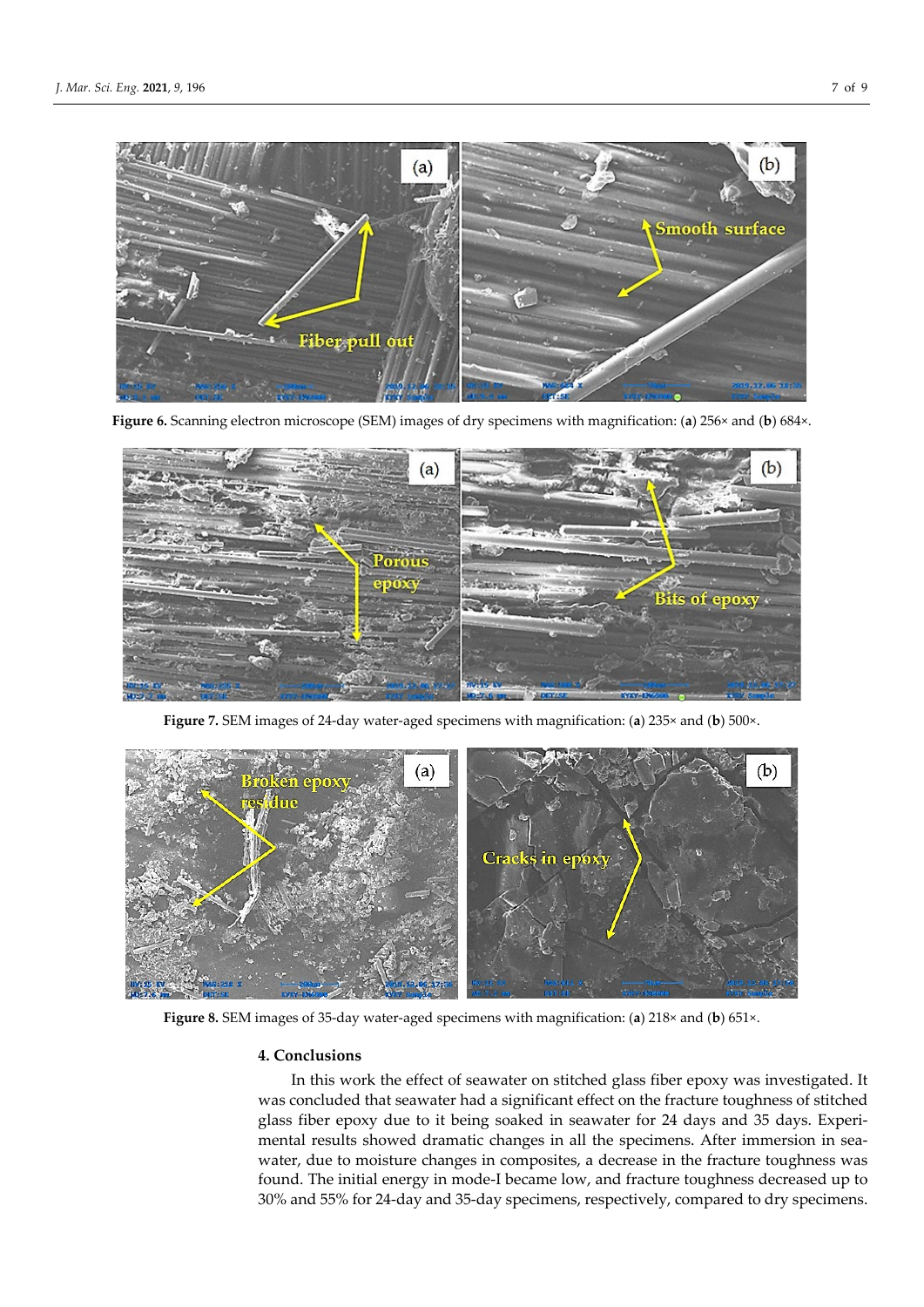Accordingly, swelling of the composites occurred due to moisture absorption causing an increase in weight of the specimens. The weight increase of 5.2% for the 24-day and 7.89% for the 35-day specimens was observed compared to the dry specimen. Cracks initiated easily, and interfaced bonding became weak because of the moisture absorption. Additionally, the analysis showed that due to seawater ageing, the de-bonding rate increased as the number of days increased.

**Author Contributions:** Conceptualization, A.H. and R.K.; methodology, A.H. and R.K.; validation, N.K., M.A., D.Y.P., and K.G.; investigation, A.H. and R.K.; Writing—Original draft preparation, A.H.; Writing—Review and editing, N.K., M.A., D.Y.P. and K.G.; funding acquisition, D.Y.P., K.G. and M.A. All authors have read and agreed to the published version of the manuscript.

**Funding:** This research received no external funding.

**Institutional Review Board Statement:** Not applicable.

**Informed Consent Statement:** Not applicable.

**Data Availability Statement:** The data presented in this study are available on request.

**Conflicts of Interest:** The authors declare no conflict of interest.

### **References**

- 1. Fragassa, C. Marine applications of natural fibre-reinforced composites: A manufacturing case study. In *Advances in Applications of Industrial Biomaterials*; Springer: Cham Switzerland, 2017; pp. 21–47, doi: 10.1007/978-3-319-62767-0\_2.
- 2. Aamir, M.; Tolouei-Rad, M.; Giasin, K.; Nosrati, A. Recent advances in drilling of carbon fiber-reinforced polymers for aerospace applications: A review. *Int. J. Adv. Manuf. Technol.* **2019**, *105*, 2289–2308, doi:10.1007/s00170-019-04348-z.
- 3. Ud Din, I.; Tu, S.; Hao, P.; Panier, S.; Khan, K.A.; Umer, R.; Shah, S.Z.H.; Franz, G.; Aamir, M. Sequential damage study induced in fiber reinforced composites by shear and tensile stress using a newly developed Arcan fixture. *J. Mater. Res. Technol.*  **2020**, *9*, 13352–13364.
- 4. Ud Din, I.; Hao, P.; Panier, S.; Khan, K.A.; Aamir, M.; Franz, G.; Akhtar, K. Design of a new Arcan fixture for in-plane pure shear and combined normal/shear stress characterization of fiber reinforced polymer composites. *Exp. Tech.* **2020**, *44*, 231–240.
- 5. Ismail, S.O.; Sarfraz, S.; Niamat, M.; Mia, M.; Gupta, M.K.; Pimenov, D.Y.; Shehab, E. Comprehensive study on tool wear during machining of fiber-reinforced polymeric composites. In *Machining and Machinability of Fiber Reinforced Polymer Composites*; Springer Singapore, 2020; 129–147, doi:10.1007/978-981-33-4153-1\_5pp.
- 6. Guen-Geffroy, L.; Davies, P.; Le Gac, P.-Y.; Habert, B. Influence of seawater ageing on fracture of carbon fiber reinforced epoxy composites for ocean engineering. *Oceans* **2020**, *1*, pp. 198–214.
- 7. Boscato, G.; Mottram, J.T.; Russo, S. Dynamic response of a sheet pile of fiber-reinforced polymer for waterfront barriers. *J. Compos. Constr.* **2011**, *15*, 974–984.
- 8. Rubino, F.; Nisticò, A.; Tucci, F.; Carlone, P. Marine application of fiber reinforced composites: A review. *J. Mar. Sci. Eng.* **2020**, *8*, 26.
- 9. Afshar, A.; Liao, H.-T.; Chiang, F.-p.; Korach, C.S. Time-dependent changes in mechanical properties of carbon fiber vinyl ester composites exposed to marine environments. *Compos. Struct.* **2016**, *144*, 80–85.
- 10. Fawzy, A.S.; El-Askary, F.S.; Amer, M.A. Effect of surface treatments on the tensile bond strength of repaired water-aged anterior restorative micro-fine hybrid resin composite. *J. Dent.* **2008**, *36*, 969–976.
- 11. Assarar, M.; Scida, D.; El Mahi, A.; Poilâne, C.; Ayad, R. Influence of water ageing on mechanical properties and damage events of two reinforced composite materials: Flax–fibres and glass–fibres. *Mater. Des.* **2011**, *32*, 788–795.
- 12. Mourad, A.-H.I.; Abdel-Magid, B.M.; El-Maaddawy, T.; Grami, M.E. Effect of seawater and warm environment on glass/epoxy and glass/polyurethane composites. *Appl. Compos. Mater.* **2010**, *17*, 557–573.
- 13. Hodzic, A.; Kim, J.K.; Lowe, A.; Stachurski, Z.J.C.s.; technology. The effects of water aging on the interphase region and interlaminar fracture toughness in polymer–glass composites. **2004**, *64*, 2185–2195.
- 14. Yan, L.; Chouw, N. Effect of water, seawater and alkaline solution ageing on mechanical properties of flax fabric/epoxy composites used for civil engineering applications. *Constr. Build. Mater.* **2015**, *99*, 118–127.
- 15. Han, W.; Chen, S.; Campbell, J.; Zhang, X.; Tang, Y. Fracture toughness and wear properties of nanosilica/epoxy composites under marine environment. *Mater. Chem. Phys.* **2016**, *177*, 147–155.
- 16. Fang, Y.; Wang, K.; Hui, D.; Xu, F.; Liu, W.; Yang, S.; Wang, L. Monitoring of seawater immersion degradation in glass fibre reinforced polymer composites using quantum dots. *Compos. Part B: Eng.* **2017**, *112*, 93–102.
- 17. Salleh, Z.; Taib, Y.; Hyie, K.M.; Mihat, M.; Berhan, M.; Ghani, M. Fracture toughness investigation on long kenaf/woven glass hybrid composite due to water absorption effect. *Procedia Eng.* **2012**, *41*, 1667–1673.
- 18. José-Trujillo, E.; Rubio-González, C.; Rodríguez-González, J. Seawater ageing effect on the mechanical properties of composites with different fiber and matrix types. **2019**, *53*, 3229–3241.
- 19. Bagheri, R.; Marouf, B.T.; Pearson, R.A. Rubber-toughened epoxies: A critical review. *Polym. Rev.* **2009**, *49*, 201–225.